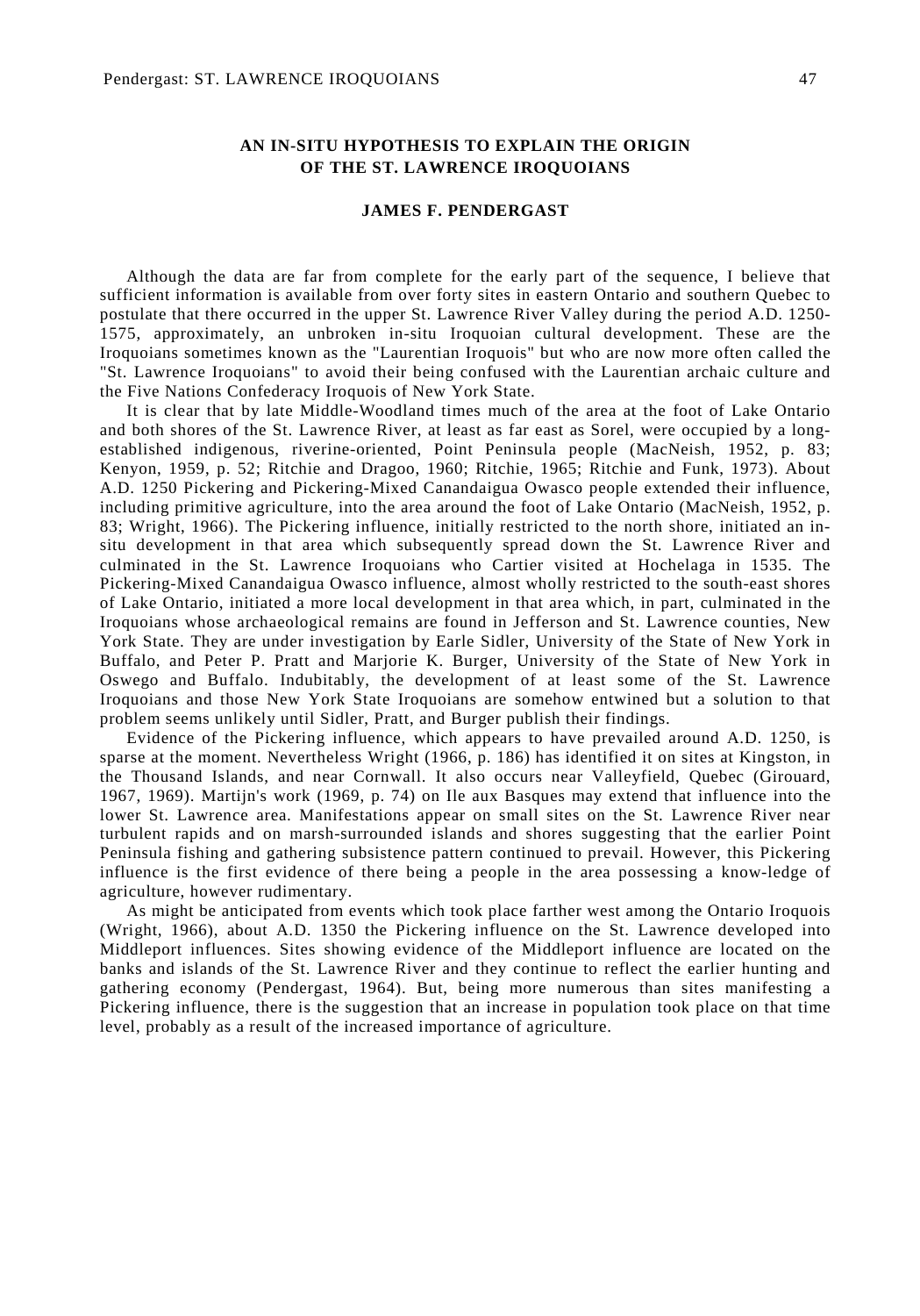Between A.D. 1350 and A.D. 1400 a distinct change in settlement pattern occurs. About A.D. 1375 the riverine-oriented campsites showing a Middleport influence faded to be replaced by small agriculturally-oriented inland village and campsites located on light sandy soil not far from the St. Lawrence River. The Berry site (Pendergast, 1966) appears to be typical of these early village sites. As might be expected, there is a significant increase in population and by about A.D. 1425, on the Salem time level, a cluster of contemporaneous and sequentially occupied large inland villages appears in the Summerstown area (Pendergast, 1966, 1968, 1969, 1974). It is to be noted that this expansion occurs in the vicinity of Lake St. Francis, an area favoured continuously and increasingly by aboriginal peoples since Paleo-Indian times (Kenyon, 1959, p. 52; Ritchie, 1965, p. 17).

About A.D. 1450, a second cluster of sequentially occupied and contemporaneous large inland agriculture villages appears some fifty miles to the southwest of the Summerstown cluster in the vicinity of Prescott (Wintemberg, 1936, p. 121; Pendergast, 1962). The Roebuck site is probably the best known of these. Unlike the Summerstown cluster the Prescott villages are not adjacent to an area in which there is known to be a long sequence of Iroquoian development akin to that which is known to have occurred in the Lake St. Francis area. Possibly the Prescott village cluster is involved, to some degree, in the. development of either, or both, of the yet to be clearly defined Iroquoian centres in New York State mentioned earlier. However, I suggest that the Prescott village cluster originated with the movement of a portion of the Summerstown people from the heavy glacial till and rough, boulder-strewn soil which predominates in that area onto the light stone-free sandy soil that predominates in the Prescott area. There the soil is much better suited to Iroquoian agricultural methods. Two isolated inland villages (Pendergast, 1966, p. 63) located approximately mid-way between the Summers-town and Prescott village clusters are anomalous in this area where clusters of villages reflect typical Iroquois village movement patterns. It is suggested that those two isolated villages represent stages during the movement of a group of the Summerstown population to the Prescott area. The move to an area better suited to farming suggests an increase in the importance of agriculture among the Summerstown group and the splitting of a population grown too large to be supported on the rough terrain in the Summerstown area.

Both the Summerstown and Prescott village clusters are characterized by there being nearby a number of small sites that are coeval with the major villages. Those located on sandy areas near the major villages (Pendergast, 1962) are believed to be farming or food-gathering stations used by the villagers on a seasonal basis for short periods. Those on the banks of the St. Lawrence River, or short distances up-stream from the mouths of small creeks entering the river, are believed to be the villagers' fishing camps sited to exploit the seasonal fish runs (Pendergast, 1969; Wright, 1972). Wright (ibid.) has observed that one longhouse on such a fishing station differs from the longhouses in two nearby major contemporaneous inland villages. It seems likely that there are yet to be recognized longhouse architectural variations which reflect a nonresidential function for these structures that are now all called `houses.'

About A.D. 1525-1550, there is evidence of significant Huron influence on at least two of the larger villages in the Summerstown village cluster (Pendergast, 1968). That influence continues into proto-historic times in the eastern portion of the area as is evidenced by the Huron influences noted on the Dawson site (Pendergast and Trigger, 1972) which was contemporaneous, or nearly so, with Cartier's Hochelaga. The full significance of this situation is not yet clear. However, it is suggested that the more limited Huron influence on coeval villages in the Prescott village cluster is the result of their being more remote from the Ottawa River which had by that time, apparently, become a Huron route at least as far east as Montreal.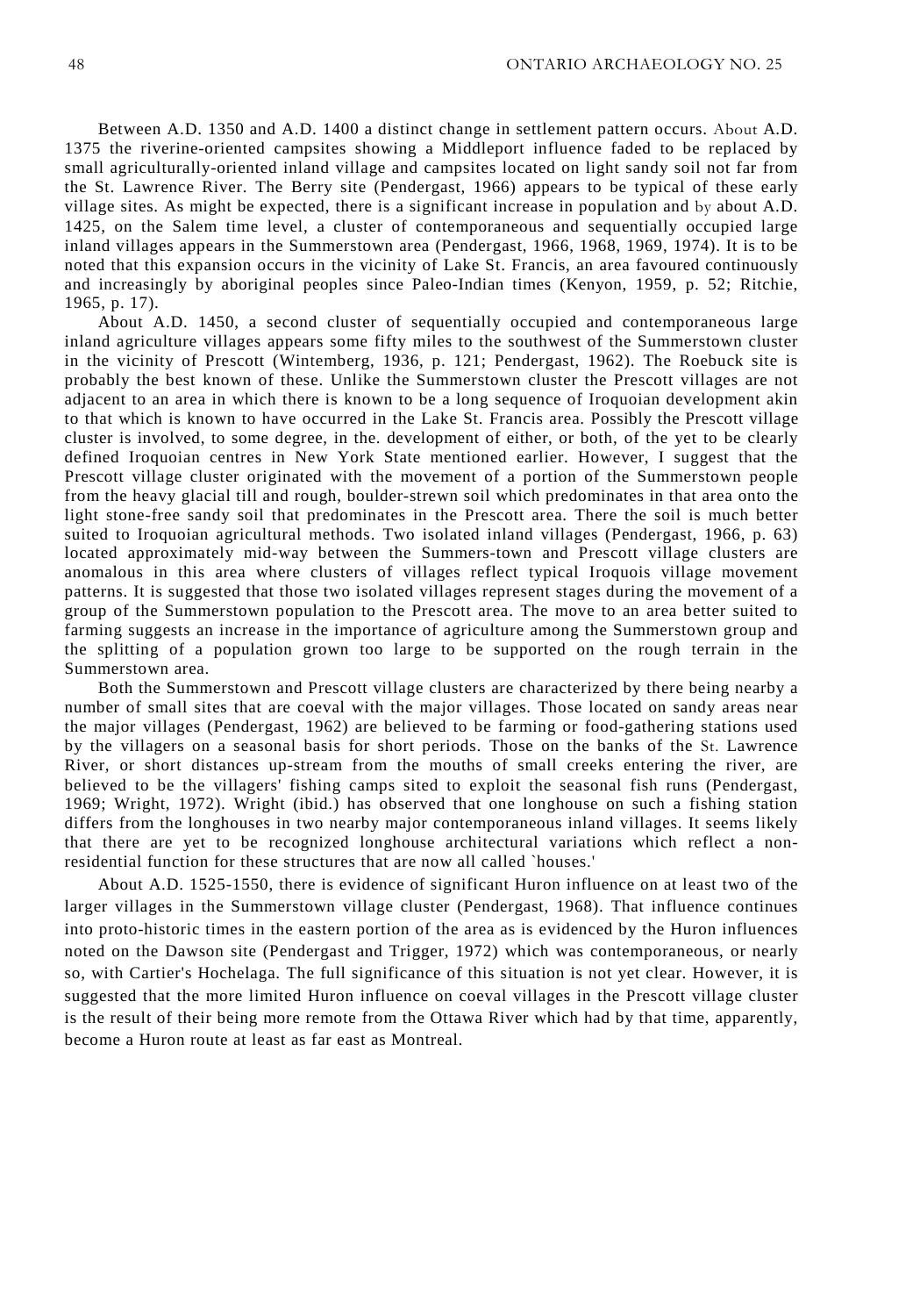However attractive it might be to end this sequence on a well-known, firmly-dated historic site, that is not possible. With the exception of the Dawson site, and one small site in the Prescott village cluster, there as yet no known Iroquoian sites in the St. Lawrence River Valley that have European material to date them as proto-historic or contact. The sites noted by Cartier in A.D. 1535 and A.D. 1541 during his travels on the St. Lawrence River had disappeared when Champlain visited the area in A.D. 1603 and they remain unlocated to this day.

However, there is good archaeological evidence to explain why Champlain did not encounter the St. Lawrence Iroquoians Cartier visited. For reasons that are still not clear, although war and the introduction of European disease are likely prime reasons, it is clear *they* had been decimated and dispersed via the Trent and Humber River Valleys to points as far distant as Huronia before A.D. 1600. It is interesting to note that Boyle (1891, p. 25) and Laidlaw (1891, pp. 76-77) remarked upon that possibility in the Trent River Valley as early as 1891. The evidence accumulated since by Wintemberg (1936, p. 121; 1946, p. 182), Emerson (1954, p.251), MacNeish (1952, p. 84), and Pendergast (1963, 1964, 1965, 1972) supports their speculation. Nevertheless, it remains to be seen whether remnants of these people may not also have been assimilated by the Iroquoians in Jefferson and St. Lawrence counties in New York State, although it seems likely that those Iroquoians suffered the same fate of extinction and dispersal at about the same time.

It is suggested that some St. Lawrence Iroquoians may also have been assimilated by the tribes of the Confederacy Iroquois. Should that possibility be demonstrated, a plausible explanation would emerge to provide substance to the unsubstantiated tradition of the Iroquois homeland having been on the St. Lawrence River as suggested by Perrot (1911, 1: pp. 42-47) and subsequently elaborated upon by Charlevoix, La Potherie, Lafitau, Golden, Cusick, and Morgan. Brasser (1968, p. 263) has noted that the "Traditions of adopted splintergroups [sic] were incorporated into the adopting tribe." His comment on the probability of Sauk and Fox traditions regarding a migration from the Atlantic being attributable to Sokoki and Mahikan adoptees in the eighteenth century seems particularly pertinent.

There is a significant area peripheral to the territorial core of this St. Lawrence Iroquoian sequence that I have not mentioned. Using material in the University of Vermont and the Heye Foundation, Schuyler Miller (personal communication) has shown that the St. Lawrence Iroquoians also occupied the area at the north end of Lake Champlain on the Salem time level. While it seems likely that sequence also extends into the upper Richelieu River Valley, no sites have yet been found in the area between the Richelieu and St. Lawrence Rivers to link the two areas.

I **have** not discussed the Iroquoians east of Hochelaga. Cartier met them at Gaspe in A.D. 1534 and took them as hostages to France, he visited Stadacona, their unpalisaded riverineoriented village on the site of present-day Quebec City, and he listed their villages as he journeyed up-river from Stadacona to Hochelaga in 1535 and 1541. Wintemberg (1936, p. 122) found their archaeological remains near Lanoraie. Trudeau (1971), Wintemberg (1942, p. 134) and Levesque (1966) found their archaeological remains on the north shore of the Gulf of St. Lawrence. Wintemberg (1942, p. 137), Lowther (1965, p. 35), Levesque (1962, p. 47), and Martijn (1965, 1966a, 1966b, 1969) have recovered their material on the lower St. Lawrence. Ribes (1965) and Burger and Pratt (1973) have excavated their riverine-oriented villages on the St. Maurice River north of Trois-Rivieres. Marois (1974, p. 223) recovered their material on Lake Abitibi and the Societe d'archéologie prehistorique du Quebec has excavated a village site on the Richelieu River near Sorel. It remains to be seen how those riverine-oriented Iroquoians who lived on the lower St. Lawrence River are related to the Iroquoian farmers who lived on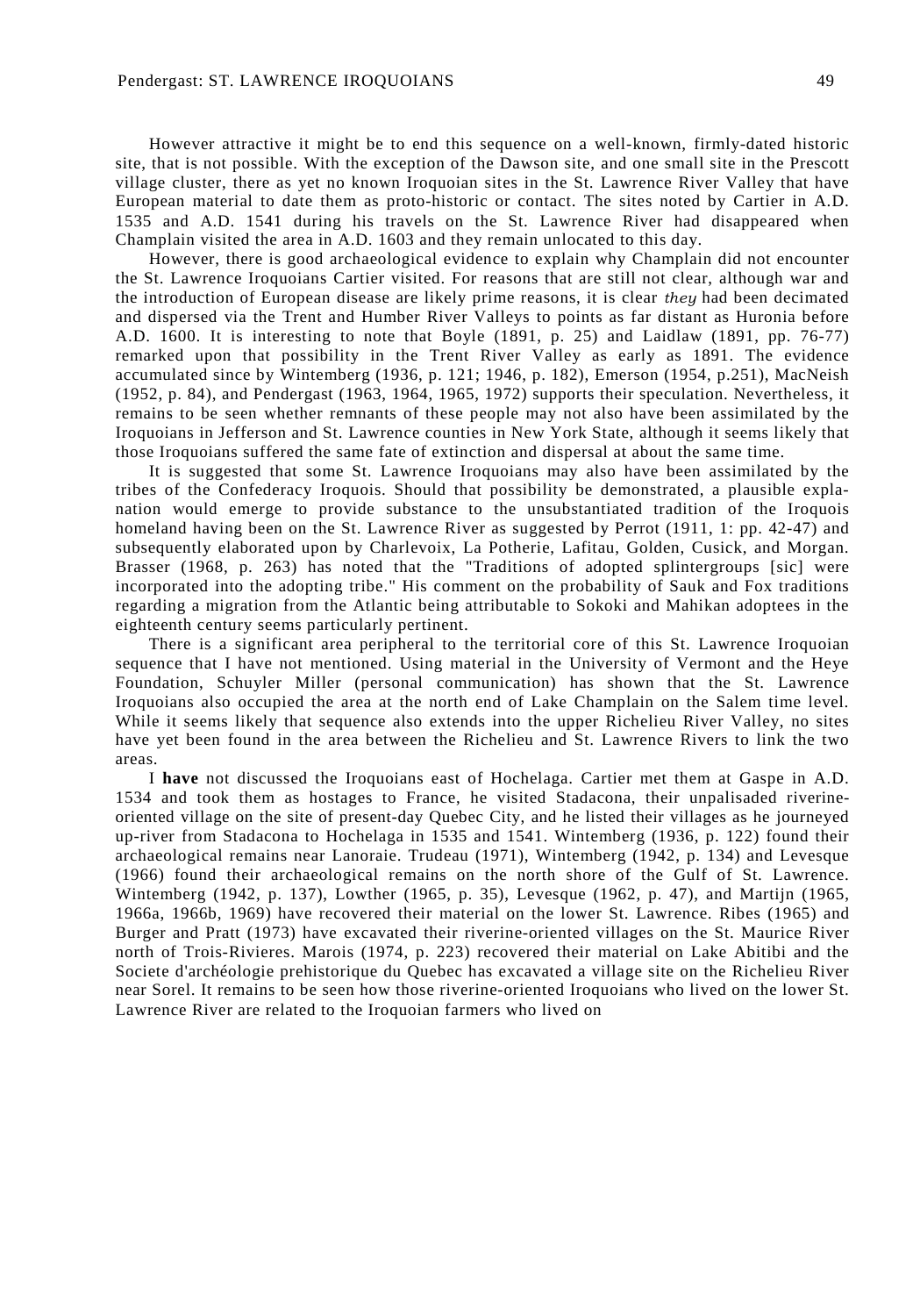the St. Lawrence River above Hochelaga. Aside from remarking on the likelihood of the sites near Lanoraie and Sorel somehow being involved with the eastern New York State Iroquois on the Oak Hill time level, and therefore not part of the sequence I have described, I will leave the lower St. Lawrence Iroquoian problem to others.

This is, necessarily, a greatly telescoped presentation of the data available on the St. Lawrence Iroquoians. However, it should make clear that there was a large group of Iroquoians in the St. Lawrence River Valley above Hochelaga, present-day Montreal, who were not Onondaga, Oneida, Mohawk, Huron, or any of the other historic Iroquoian tribes to which their have been attributed. It is postulated that this distinct group of Iroquoians, the St. Lawrence Iroquoians, are the result of an in-situ development in the upper St. Lawrence River Valley during the period A.D. 1250-1575. I hasten to add that  $\tau$  am not under any illusion that this first generation, relatively simplistic, hypothesis explains the whole of this complex problem. Considerable additional data, particularly settlement pattern data, will be required to improve our comprehension of the Iroquoian occupation of the St. Lawrence River Valley and refine this hypothesis.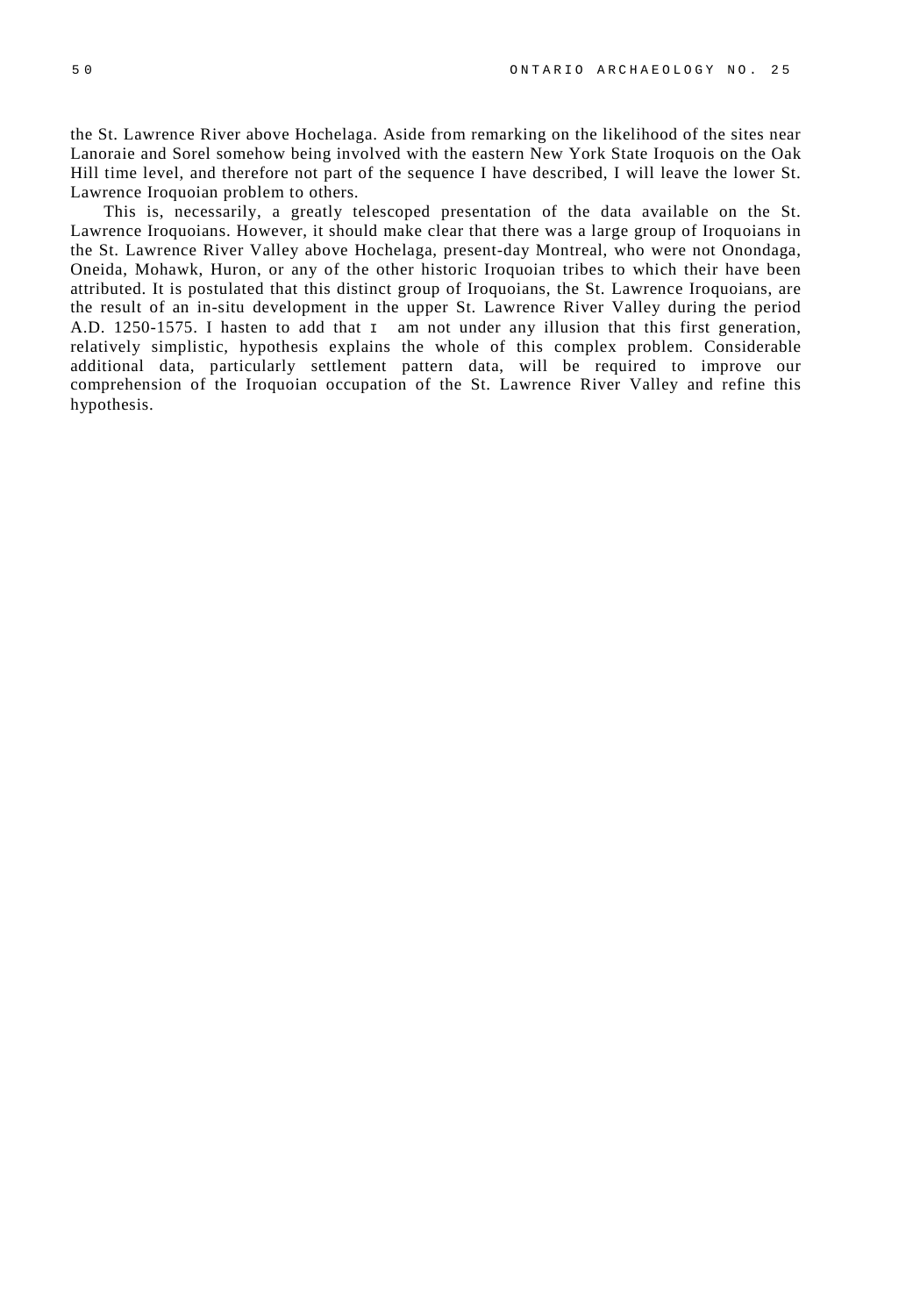## *BIBLIOGRAPHY*

| Boyle, D.            |                                                                                                                                                                                          |
|----------------------|------------------------------------------------------------------------------------------------------------------------------------------------------------------------------------------|
| 1891                 | "Pottery." In Fourth Annual Report of the Canadian Institute (Session of 1890-                                                                                                           |
|                      | 91), Toronto, pp. 24-29.                                                                                                                                                                 |
| Brasser, T. J. C.    |                                                                                                                                                                                          |
|                      | 1968 "Group Identification along a Moving Frontier." In Verhandlungen des XXXVIII.<br>Internationalen Amerikanistenkongresses, Stuttgart-Munchen, 12. bis<br>18.<br>August, pp. 261-265. |
|                      | Burger, M. K., and Pratt, P. P.                                                                                                                                                          |
|                      | 1973 "SUNY-Oswego Excavations in Ontario Relating to the Disappearance of the St.                                                                                                        |
| Girouard, L., et al. | Lawrence Iroquois." Eastern States Arch. Federation Bulletin, No. 32: 14-15.                                                                                                             |
| 1967                 |                                                                                                                                                                                          |
|                      | Rapport Préliminaire, Pointe-aux-Buissons. Societe d'archéologie prehistorique<br>du Quebec. 85 pp.                                                                                      |
| 1969                 | Saison de fouilles 1968: rapport préliminaire Pointe-aux-Buissons, Meloche-<br>ville. Société d'archéologie prehistorique du Quebec. 44 pp.                                              |
| Kenyon, W. A.        |                                                                                                                                                                                          |
| 1959                 | "Investigations at Lake St. Francis." In New Pages of Prehistory. Edited by J. N.<br>Emerson. Ontario History 51, No. 1: 49-72.                                                          |
| Laidlaw, G. E.       |                                                                                                                                                                                          |
| 1891                 | "Balsam Lake." In Fourth Annual Report of the Canadian Institute (Session of<br>1890-91), Toronto, pp. 73-77.                                                                            |
| Levesque, R.         |                                                                                                                                                                                          |
| 1962                 | Les Richesses Archéologique du Quebec. Les Presses de l'Université de Sher-<br>brooke.                                                                                                   |
|                      | 1966 Mission Archéologique de Mingan 1965, Seigneurie Francois Bissot, Terre Ferme.                                                                                                      |
|                      | Rapport Préliminaire, Centre d'Etudes Nordiques, Université Laval. 20 pp.                                                                                                                |
| Lowther, G. R.       |                                                                                                                                                                                          |
| 1965                 | "Archaeology of the Tadoussac Area, Province of Quebec." Anthropologica 7,<br>No. 1: 27-37.                                                                                              |
| MacNeish, R. S.      |                                                                                                                                                                                          |
| 1952                 | "Iroquois Pottery Types." National Museum of Canada Bulletin, No. 124,<br>Anthrop. Series No. 31, 166 pp.                                                                                |
| Marois, R. J. M.     |                                                                                                                                                                                          |
| 1974                 | "Les schemes d'établissement<br>la fin de la préhistoire et au debut de la<br>période historique: .le sud du Quebec." National Museum of Man,                                            |
|                      | Archaeological Survey of Canada Mercury Series, No. 17, 433 pp.                                                                                                                          |
| Martijn, C. A.       |                                                                                                                                                                                          |
| 1965                 | "An Archaeological Reconnaissance in the Temiscouata Region of Southeast<br>Quebec, Canada." National Museum of Man manuscript.                                                          |
|                      | 1966a "Field Notes: 2nd Temiscouata Archaeological Survey, Southeast Quebec,                                                                                                             |
|                      | Canada." National Museum of Man manuscript.                                                                                                                                              |
|                      | 1966b "Field Notes: 3rd Temiscouata Archaeological Survey, Southeast Quebec, Canada."<br>National Museum of Man manuscript.                                                              |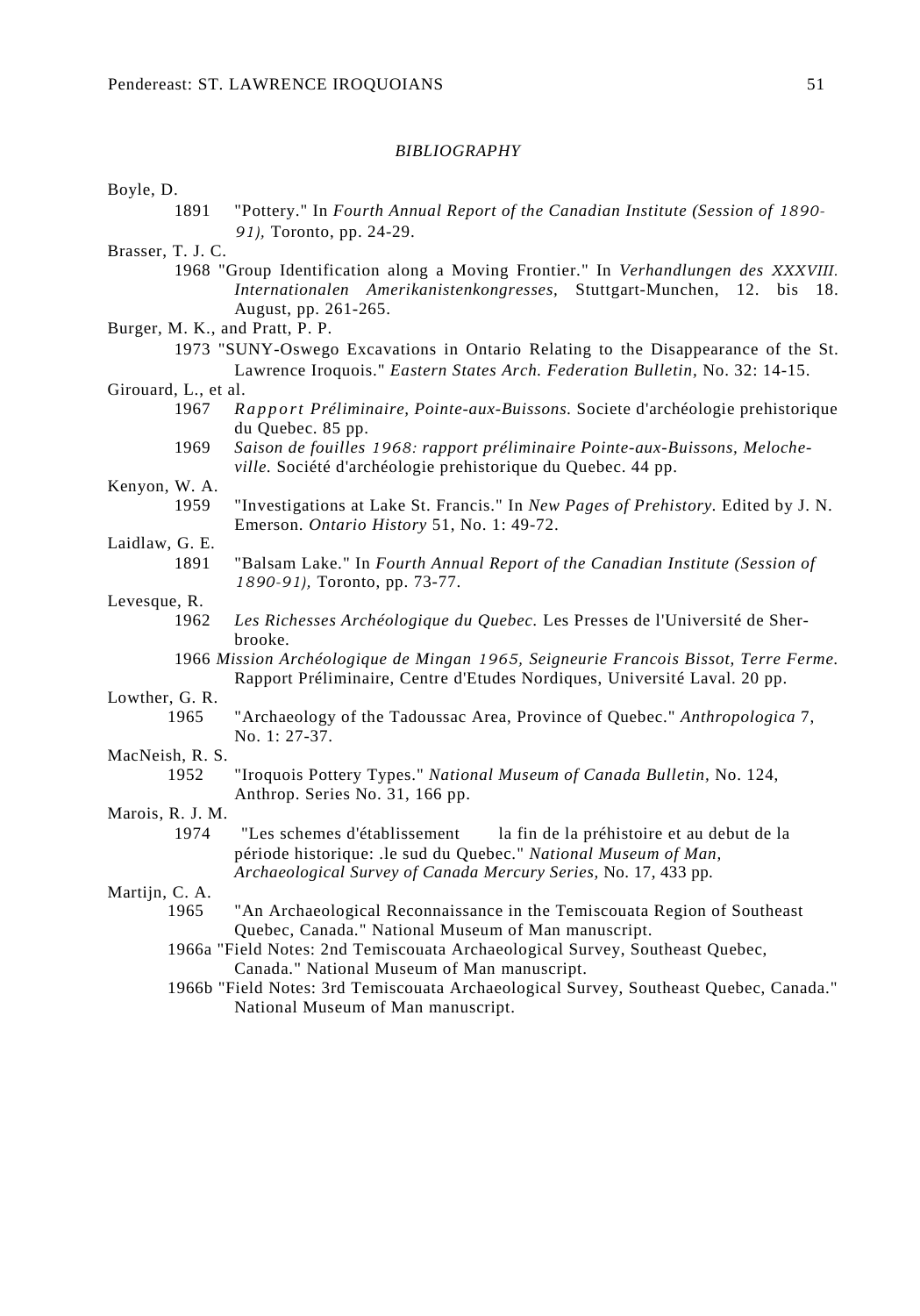1969 "Ile aux Basques and the Prehistoric Iroquois Occupation of Southern Quebec." *Cahiers d'Archéologie Québecoise* (March). Le Musee d'Archéologie, Le Centre des etudes universitaires de Trois-Rivieres Inc., pp. 55-114.

Pendergast, J. F.

- 1962 "The Crystal Rock Site, An Early Onondaga-Oneida Site in Eastern Ontario. " *Pennsylvania Arch.* 32, No. 1: 21-34.
- n.d. "Archaeological Survey of Quebec 1963." Manuscript on file in the National Museum of Man.
- 1963 "The Payne Site." *National Museum of Canada Bulletin,* No. 193: 1-27.
- 1964 "The Waupoos Site, An Iroquois Component in Prince Edward County." *Pennsylvania Arch.* 34, No. 2: 69-89.
- 1964 "Nine Small Sites on Lake St. Francis Representing an Early Iroquois Horizon in the Upper St. Lawrence River Valley." *Anthropologica* 6, New Series: 183-221.
- 1965 "Other Ideas on the Ontario Iroquois Controversy." *Ontario Archaeology,* No. 8: 39-44.
- n.d. "An Archaeological Reconnaissance of the Eastern Portion of the Triangle of Land between the Ottawa and St. Lawrence Rivers in 1965." Manuscript on file in the National Museum of Man.
- 1966 "The Berry Site." *National Museum of Canada Bulletin,* No. 206, Contributions to Anthropology 1963-64 (Part II), pp. 26-53.
- 1966 "Three Prehistoric Iroquois Components in Eastern Ontario: The Salem, Grays Creek, and Beckstead Sites." *National Museum of Canada Bulletin,* No. 208: 247 pp.
- 1967 "Iroquois Archaeology in Eastern Ontario and Southern Quebec." In *Iroquois Culture, History, and Prehistory.* Proceedings of the 1965 Conference on Iroquois Research, University of the State of New York, State Education Department, New York State Museum and Science Service, Albany, pp. 67-69.
- 1967 " A Comparison of St. Lawrence River Valley Iroquoian Sites with the Dawson Site." *Ontario Archaeology,* No. 10: 3-11.
- 1968 "The Summerstown Station Site." *National Museum of Canada Anthropology Papers,* No. 18: 1-47.
- n.d. "An In-Situ Hypothesis for an Iroquoian Group in the Upper St. Lawrence River Valley." Paper presented at the Iroquois Conference, 1968.
- 1969 "The MacDougald Site." *Ontario Archaeology,* No. 13: 29-53.
- n.d. "Ceramic Attributes Used for the Analysis of Iroquoian Pottery." Paper presented at the Syracuse Iroquois Ceramics Symposium, 1970.
- 1972 "The Lite Site, An Early Southern Division Huron Site near Belleville, Ontario." *Ontario Archaeology,* No. 17: 24-61.
- n.d. "An In-Situ Hypothesis for the St. Lawrence Iroquoians." Paper presented at the Iroquois Conference, 1972.
- 1973 "The Roebuck Prehistoric Village Site Rim Sherds—An Attribute Analysis." *National Museum of Man, Archaeological Survey of Canada Mercury Series,* No. 8, 59 pp.
- 1974 "The Sugar Bush Site." *Ontario Archaeology,* No. 23:31-6f.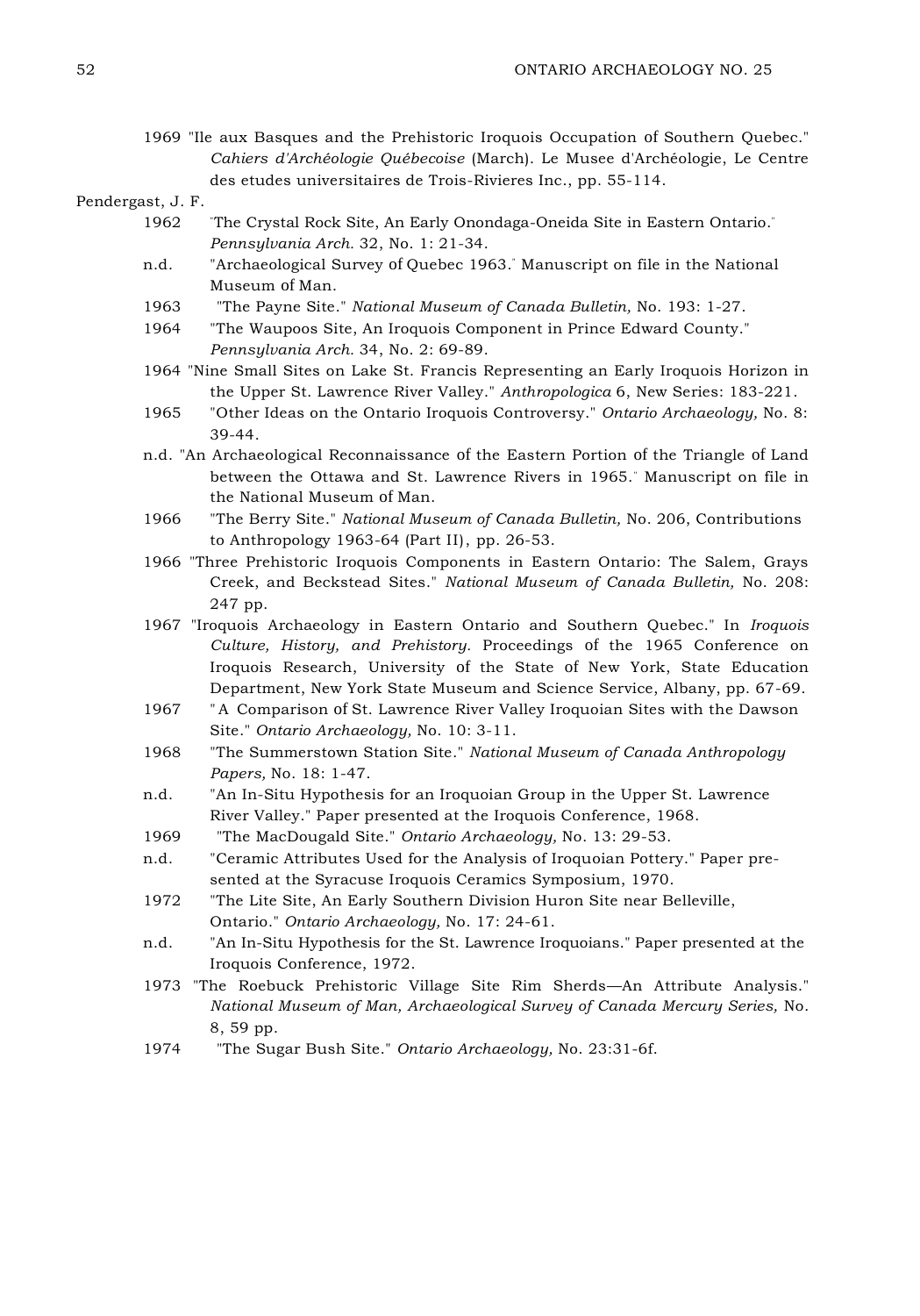|                                                                                | Pendergast, J. F., and Trigger, B. G., et al.                                                                                                     |  |
|--------------------------------------------------------------------------------|---------------------------------------------------------------------------------------------------------------------------------------------------|--|
| 1972                                                                           | Cartier's Hochelaga and the Dawson Site. McGill-Queens University Press;<br>388 pp.                                                               |  |
| Perrot, N.                                                                     |                                                                                                                                                   |  |
|                                                                                | 1911 Memoirs on the Mores, Costumes, and Religion of the North American Indians.<br>Translated by E. H. Blair. Cleveland.                         |  |
| Ribes, R.                                                                      |                                                                                                                                                   |  |
| 1965                                                                           | "Préhistoire de la Region de Trois-Rivieres." Le Maurician Médical 5, No. 4: 37-<br>50.                                                           |  |
| Ritchie, W. A.                                                                 |                                                                                                                                                   |  |
| 1965                                                                           |                                                                                                                                                   |  |
|                                                                                | <i>The Archaeology of New York State.</i> Garden City, New York: Natural History                                                                  |  |
|                                                                                | Press, 357 pp.                                                                                                                                    |  |
| Ritchie, W. A., and Dragroo, D. W.                                             |                                                                                                                                                   |  |
| 1960                                                                           | "The Eastern Dispersal of Adena." New York State Museum and Science<br>Service Bulletin, No. 379: 80 pp.                                          |  |
| Ritchie, W. A., and Funk, R. E.                                                |                                                                                                                                                   |  |
| 1973                                                                           | "Aboriginal Settlement Patterns in the Northeast." New York State Museum<br>and Science Service Memoire, No. 20: 378 pp.                          |  |
| Trigger, Bruce G.                                                              |                                                                                                                                                   |  |
| 1963                                                                           | "Settlement as an Aspect of Iroquoian Adaptation at the Time of Contact."                                                                         |  |
|                                                                                | American Anthropology 65, No. 1: 86-101.                                                                                                          |  |
| 1968                                                                           | "Archaeological and Other Evidence: A Fresh Look at the Laurentian Iroquois."<br>American Antiquity 33, No. 4: 429-440.                           |  |
| 1970                                                                           | "The Strategy of Iroquoian Prehistory." Ontario Archaeology, No. 14: 3-48.                                                                        |  |
| Trudeau, H.                                                                    |                                                                                                                                                   |  |
| 1971 Analyse de la poterie de Lanoraie. Memoire soumis la faculté des Sciences |                                                                                                                                                   |  |
|                                                                                | Sociales,<br>Economiques et Politiques, Departement<br>d'anthropologie<br>de                                                                      |  |
|                                                                                | l'Université de Montreal, 165 pp.                                                                                                                 |  |
| Tuck, J. A.                                                                    |                                                                                                                                                   |  |
| 1971                                                                           | <i>Onondaga Iroquois Prehistory.</i> Syracuse University Press, 255 pp.                                                                           |  |
| Wintemberg, W. J.                                                              |                                                                                                                                                   |  |
| 1927                                                                           | "Was Hochelaga Destroyed or Abandoned?" American Anthropology 29, New<br>Series: 251-254.                                                         |  |
| 1936                                                                           | "Roebuck Prehistoric Village Site, Grenville County, Ontario." National<br>Museum of Canada Bulletin, No. 83, Anthropology Series No. 19: 178 pp. |  |
| 1942                                                                           | "The Geographical Distribution of Aboriginal Pottery in Canada." American                                                                         |  |
|                                                                                | Antiquity 8, No. 2: 129-141.                                                                                                                      |  |
| 1946                                                                           | "The Sidey-Mackay Village Site." <i>American Antiquity</i> 2, No. 3: 154-182.                                                                     |  |
| Wright, J. V.                                                                  |                                                                                                                                                   |  |
| 1966                                                                           | "The Ontario Iroquois Tradition." National Museum of Canada Bulletin, No.<br>210, Anthropology Series No. 75: 195 pp.                             |  |
| 1972                                                                           | "Settlement Pattern at the Steward Site." Arch. Notes, O.A.S. Newsletter, No.<br>$72-10:6-8.$                                                     |  |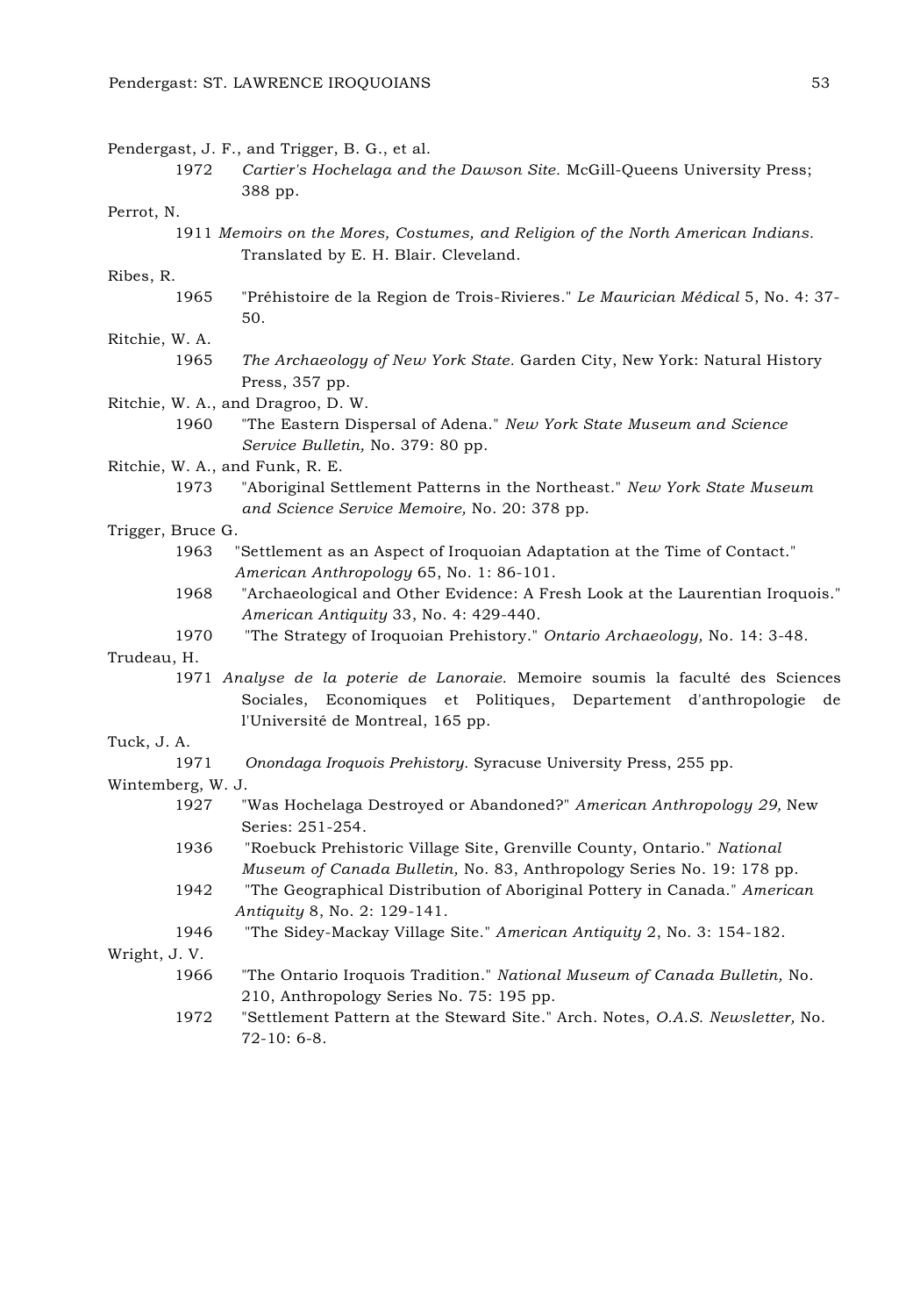